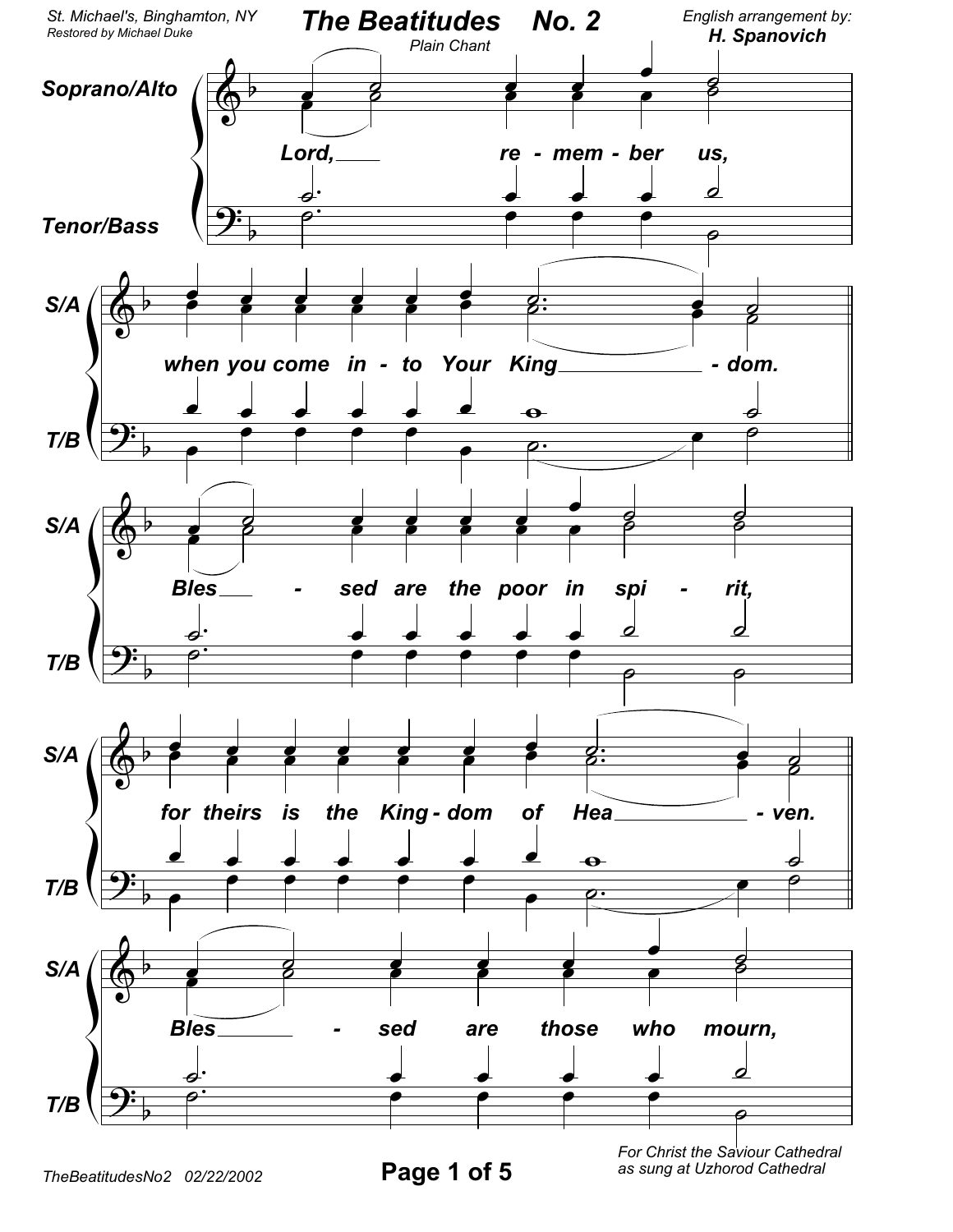

Page 2 of 5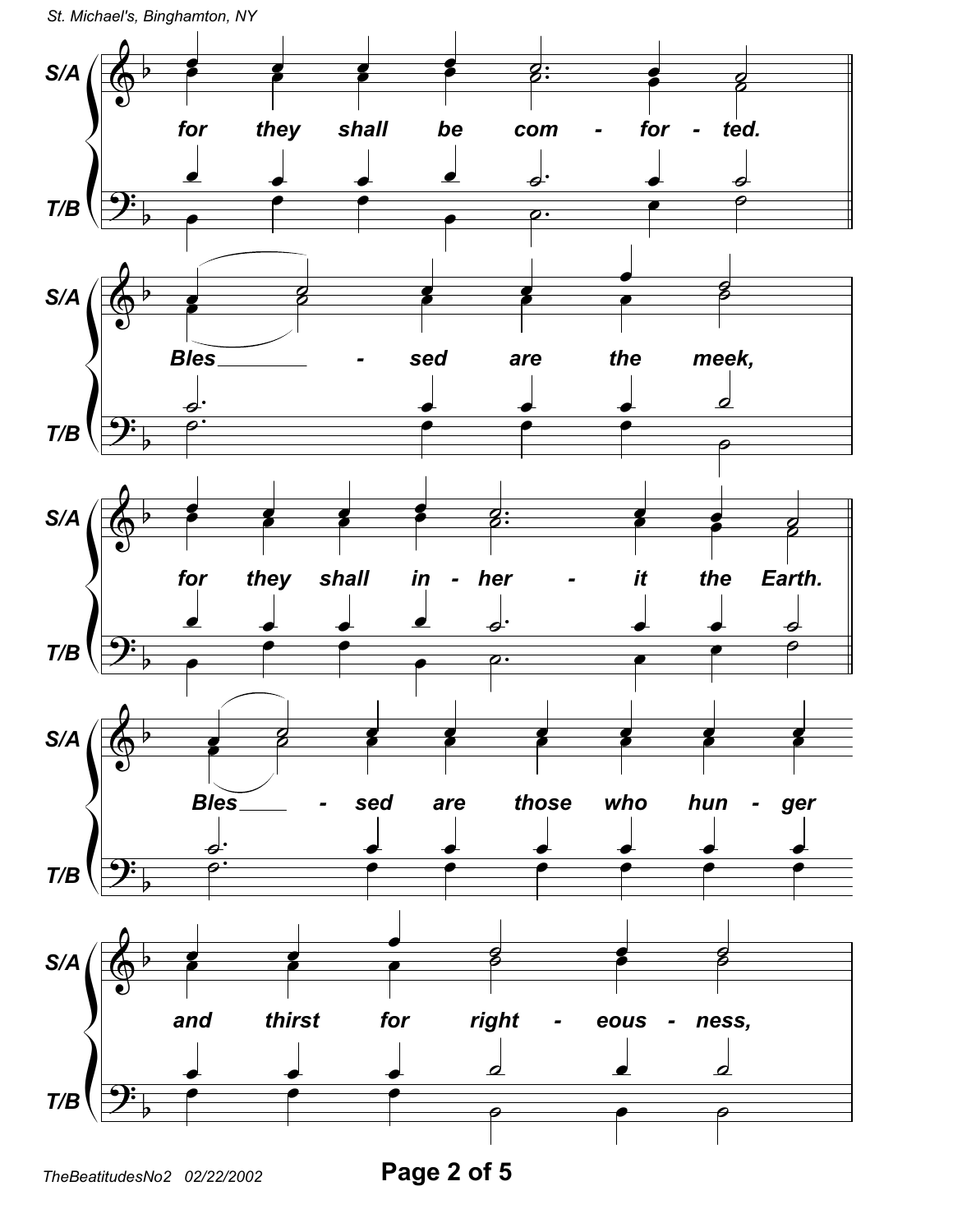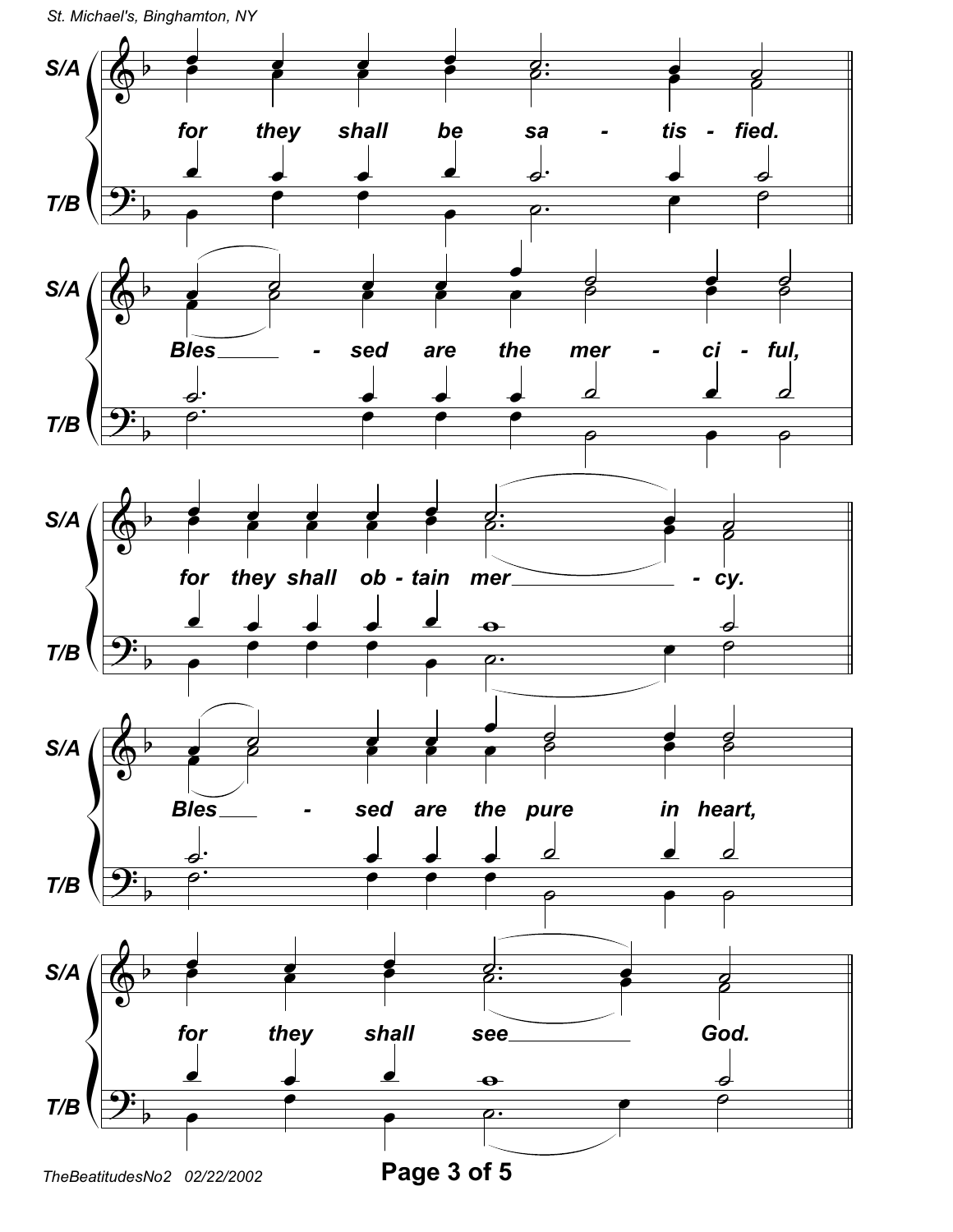